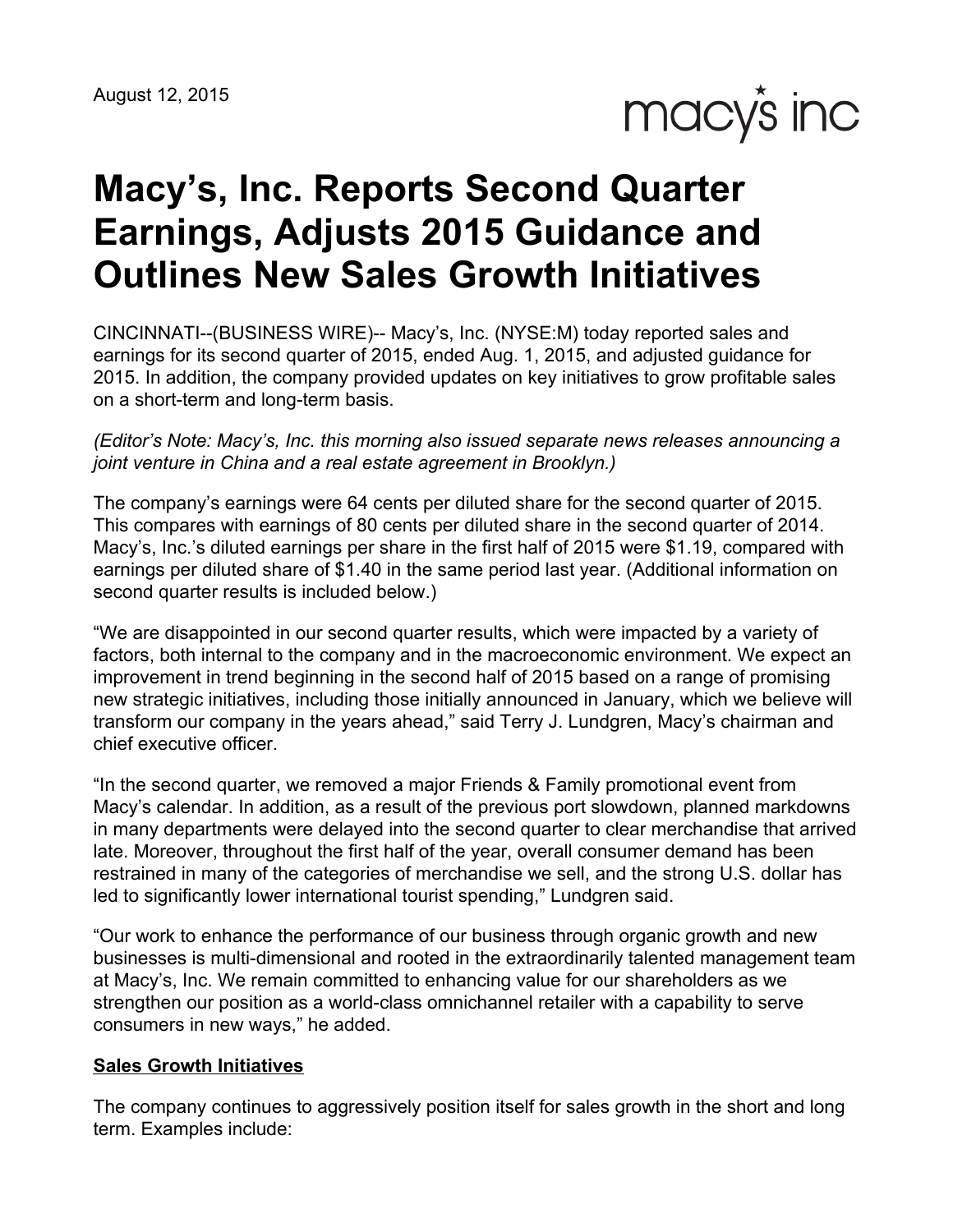- Accelerating progress in the company's fast-growing online business through integrated omnichannel buying and planning of merchandise, as well as more strategic placement of inventories in stores and online fulfillment centers. Expanded markets for Same Day Delivery, as previously announced, and nationwide Buy Online Pick Up In Store provide Macy's and Bloomingdale's customers more options than ever.
- Piloting the first six Macy's Backstage off-price stores in metro New York City, as previously announced, beginning in September. All are expected to be in full operation for the holiday season. Additional Backstage store locations are expected to be rolled out beginning in 2016, based on learnings and customer response to the pilots.
- Beginning e-commerce selling in China in late fall 2015 through a joint venture with Fung Retailing Limited (for details, see a separate news release issued today).
- Opening another 10 Bluemercury free-standing specialty beauty and spa locations before the end of 2015, bringing its store count to 76. In addition, Bluemercury is using Macy's, Inc.'s omnichannel and digital expertise to improve its e-commerce offering and drive online sales, and four Bluemercury stores within Macy's locations will be opened this fall.

## **Real Estate**

Following a competitive bidding process conducted over the past year, the company today announced an agreement to sell property in downtown Brooklyn to Tishman Speyer (see separate news release) to take advantage of the inherent real estate value in this prime location while making the Macy's store more productive and easier for customers to navigate. This transaction will enable Macy's to re-create its Fulton Street store while further enlivening one of New York City's most dynamic neighborhoods.

Macy's, Inc. continually evaluates the highest and best use of its properties and its overall real estate portfolio. In light of current market conditions, the company has retained specialized real estate advisors, in addition to financial, legal and tax advisors, to intensely study its real estate portfolio to determine where opportunities exist that would further enhance the value of the company. Macy's is actively working with its advisors and will communicate the results of its analysis and review as soon as complete.

#### **Sales**

Sales in the second quarter of 2015 totaled \$6.104 billion, a decrease of 2.6 percent, compared with sales of \$6.267 billion in the same period last year. Comparable sales on an owned plus licensed basis were down by 1.5 percent in the second quarter. On an owned basis, second quarter comparable sales declined by 2.1 percent.

For the year to date, Macy's, Inc. sales totaled \$12.336 billion, down 1.7 percent from total sales of \$12.546 billion in the first half of 2014. Comparable sales on an owned plus licensed basis were down by 0.8 percent year-to-date in 2015. On an owned basis, year-to-date comparable sales declined by 1.4 percent.

In the second quarter, the company closed Macy's stores in Pittsburgh, PA, and West Orange, NJ, and opened three new Bluemercury locations. In the fall season, scheduled store openings include a Macy's in Ponce, PR, a full-line Bloomingdale's in Honolulu, six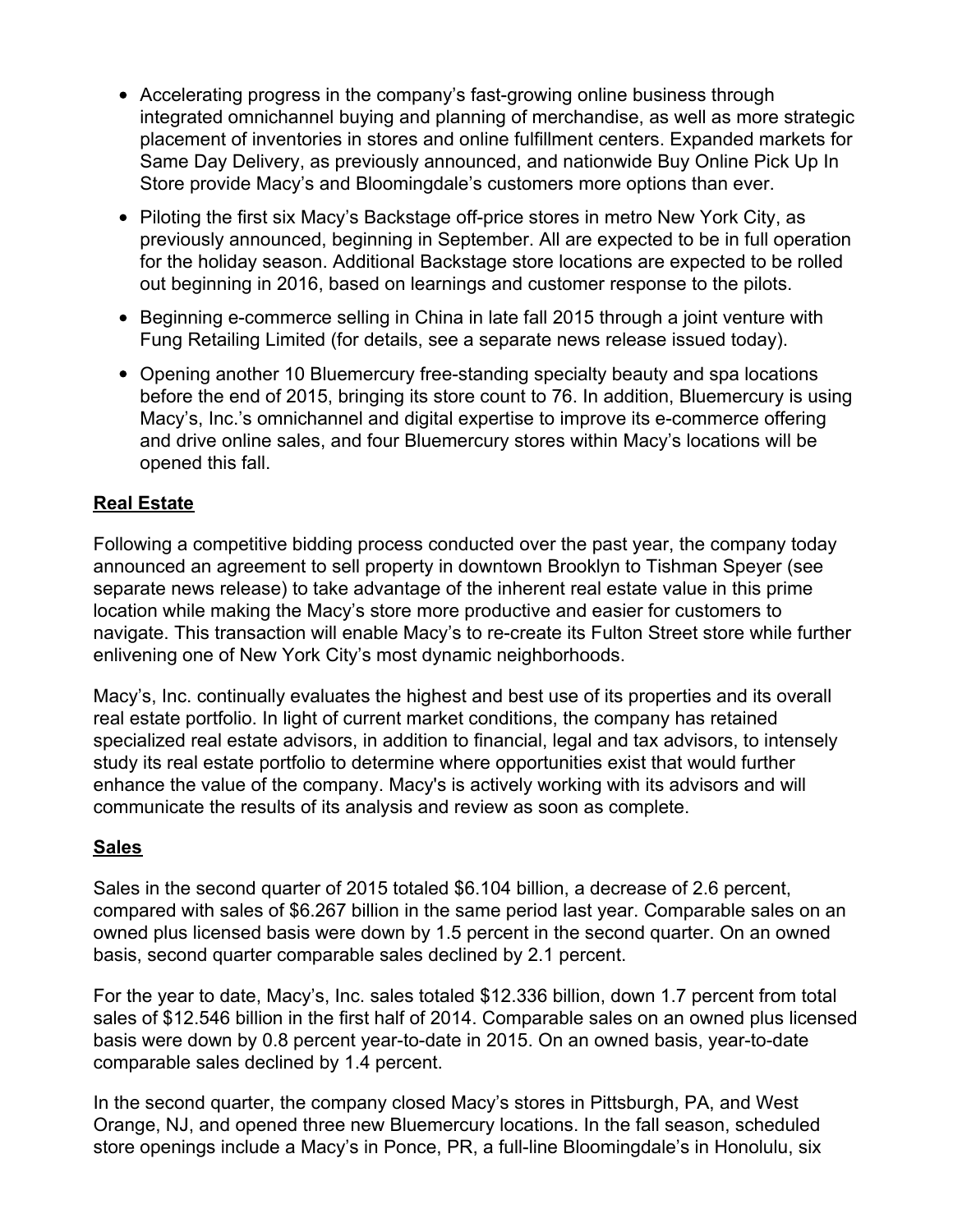Macy's Backstage, one Bloomingdale's Outlet, and 10 additional Bluemercury freestanding specialty stores. A Macy's store in Los Angeles, CA, is scheduled to close in the fourth quarter of 2015 in preparation for a new store to be built in the same mall.

### **Operating Income**

Macy's, Inc.'s operating income totaled \$436 million or 7.1 percent of sales for the quarter ended Aug. 1, 2015, compared with operating income of \$571 million or 9.1 percent of sales for the same period last year.

For the first half of 2015, Macy's, Inc.'s operating income totaled \$845 million or 6.8 percent of sales, compared with operating income of \$1.014 billion or 8.1 percent of sales for the same period last year.

### **Cash Flow**

Net cash provided by operating activities was \$398 million in the first half of 2015, compared with \$736 million in the first six months of last year. Net cash used by investing activities in the first half of 2015 was \$615 million, compared with \$378 million a year ago. Net cash used by financing activities in the first six months of 2015 was \$1.186 billion, compared with \$1.001 billion in the first half of 2014.

The company repurchased approximately 8.0 million shares of its common stock for a total of approximately \$552 million in the second quarter of 2015. In the fiscal year to date, the company repurchased approximately 13.9 million shares of its common stock for approximately \$937 million. At Aug. 1, 2015, the company had remaining authorization to repurchase up to approximately \$1.6 billion of its common stock.

### **Looking Ahead**

Primarily based on weaker-than-expected sales performance in the first half, the company is reducing its full-year 2015 guidance for comparable sales on an owned plus licensed basis to be approximately flat, compared with previous guidance for growth of approximately 2 percent. Comparable sales on an owned basis will be approximately 50 basis points lower than on an owned plus licensed basis. The company expects total sales to be down by approximately 1 percent in 2015, compared to previous guidance for total sales growth of approximately 1 percent.

The company is maintaining its guidance for 2015 earnings per diluted share to be in the range of \$4.70 to \$4.80 as a result of the expected \$250 million gain on the sale of real estate in downtown Brooklyn, which was not factored into previous calculations.

#### **Important Information Regarding Financial Measures**

Please see the final pages of this news release for important information regarding the calculation of the company's comparable sales and non-GAAP financial measures.

Macy's, Inc., with corporate offices in Cincinnati and New York, is one of the nation's premier retailers, with fiscal 2014 sales of \$28.105 billion. The company operates about 885 stores in 45 states, the District of Columbia, Guam and Puerto Rico under the names of Macy's, Bloomingdale's, Bloomingdale's Outlet and Bluemercury, as well as the macys.com,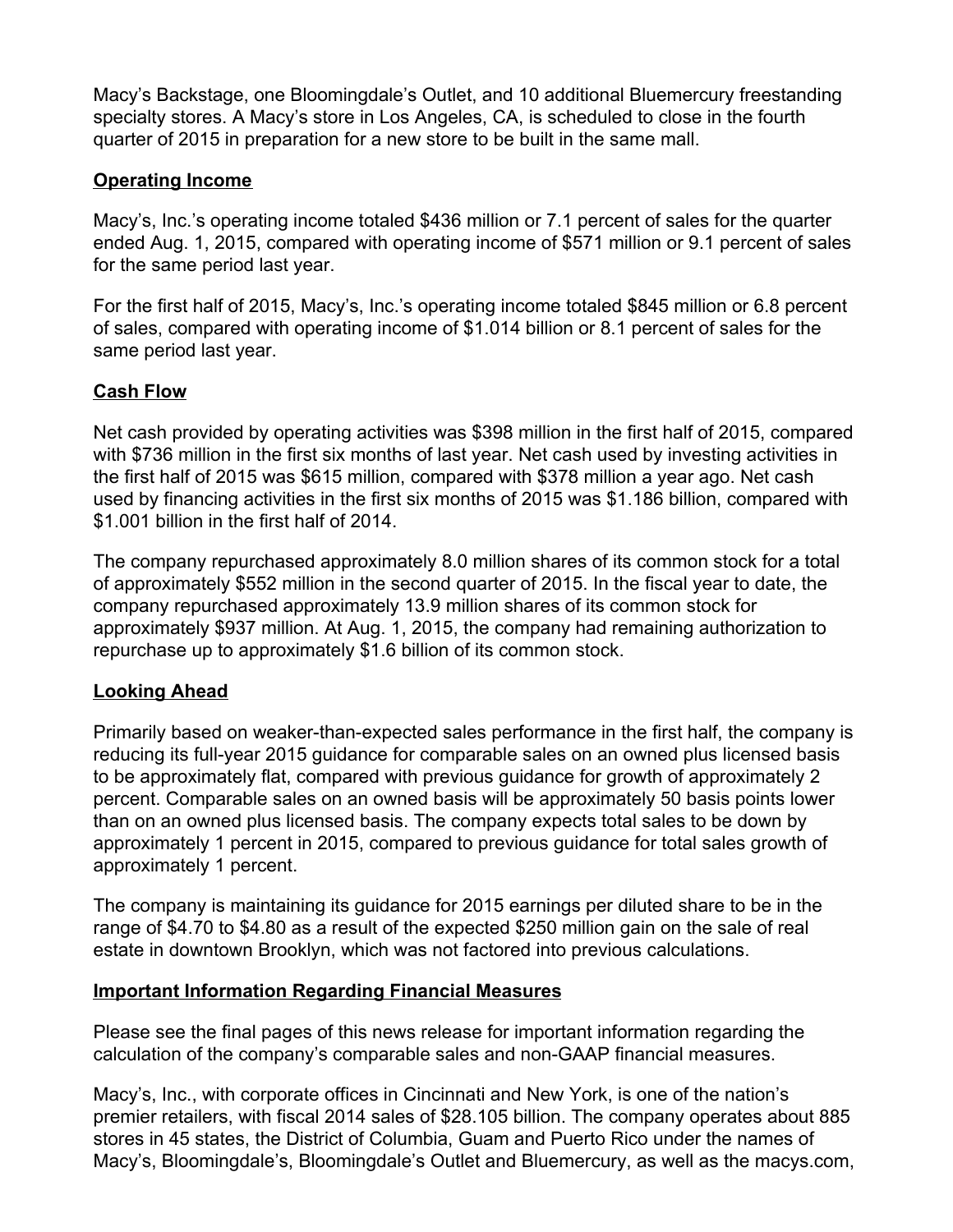bloomingdales.com and bluemercury.com websites. Bloomingdale's in Dubai is operated by Al Tayer Group LLC under a license agreement.

All statements in this press release that are not statements of historical fact are forwardlooking statements within the meaning of the Private Securities Litigation Reform Act of 1995. Such statements are based upon the current beliefs and expectations of Macy's management and are subject to significant risks and uncertainties. Actual results could differ materially from those expressed in or implied by the forward-looking statements contained in this release because of a variety of factors, including conditions to, or changes in the timing of, proposed transactions, prevailing interest rates and non-recurring charges, competitive pressures from specialty stores, general merchandise stores, off-price and discount stores, manufacturers' outlets, the Internet, mail-order catalogs and television shopping and general consumer spending levels, including the impact of the availability and level of consumer debt, the effect of weather and other factors identified in documents filed by the company with the Securities and Exchange Commission.

(NOTE: Additional information on Macy's, Inc., including past news releases, is available at [www.macysinc.com/pressroom](http://www.macysinc.com/pressroom). A webcast of Macy's, Inc.'s call with analysts and investors will be held today (Aug. 12) at **9 a.m. (ET)**. (Note this is a new time for Macy's quarterly earnings conference calls, as was previously announced.) Macys, Inc.'s webcast is accessible to the media and general public via the company's Web site at [www.macysinc.com](http://www.macysinc.com). Analysts and investors may call in on 1-800-334-8065, passcode 8552521. A replay of the conference call can be accessed on the Web site or by calling 1- 888-203-1112 (same passcode) about two hours after the conclusion of the call.

Macy's, Inc. is scheduled to present at the Goldman Sachs Global Retailing Conference at 8:05 a.m. ET on Wednesday, Sept. 9, in New York City. Media and investors may access a live audio webcast of the presentation at [www.macysinc.com/ir](http://www.macysinc.com/ir) beginning at 8:05 a.m. on Sept. 9. A replay of the webcast will be available on the company's website.)

### **MACY'S, INC.**

#### Consolidated Statements of Income (Unaudited) (Note 1)

(All amounts in millions except percentages and per share figures)

|                        |         | 13 Weeks Ended<br>August 1, 2015 | 13 Weeks Ended<br>August 2, 2014 |                     |  |
|------------------------|---------|----------------------------------|----------------------------------|---------------------|--|
|                        | \$      | $%$ to<br>Net sales              | \$                               | $%$ to<br>Net sales |  |
| Net sales              | \$6,104 |                                  | \$6,267                          |                     |  |
| Cost of sales (Note 2) | 3,610   | 59.1%                            | 3,672                            | 58.6%               |  |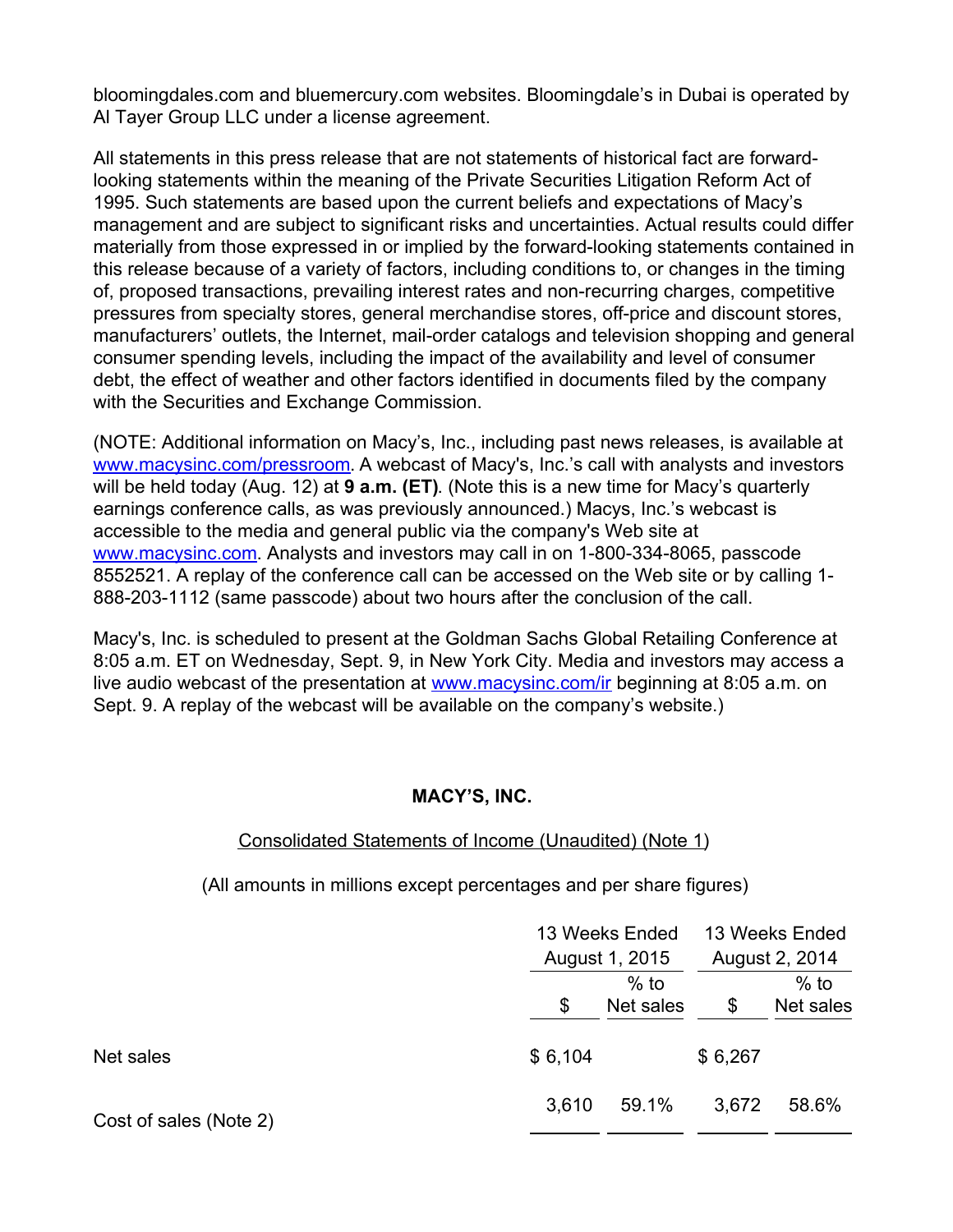| Gross margin                                             | 2,494          | 40.9%      | 2,595          | 41.4%   |
|----------------------------------------------------------|----------------|------------|----------------|---------|
| Selling, general and administrative expenses             | (2,058)        | $(33.8\%)$ | (2,024)        | (32.3%) |
| Operating income                                         | 436            | 7.1%       | 571            | 9.1%    |
| Interest expense – net                                   | (93)           |            | (100)          |         |
| Income before income taxes                               | 343            |            | 471            |         |
| Federal, state and local income tax expense (Note<br>3)  | (126)          |            | (179)          |         |
| Net income                                               | \$<br>217      |            | 292<br>\$      |         |
| Basic earnings per share                                 | \$<br>.65      |            | \$<br>.81      |         |
| Diluted earnings per share                               | \$<br>.64      |            | \$<br>.80      |         |
| Average common shares:<br><b>Basic</b><br><b>Diluted</b> | 335.7<br>341.0 |            | 359.2<br>365.4 |         |
| End of period common shares outstanding                  | 331.0          |            | 353.5          |         |
| Depreciation and amortization expense                    | \$<br>261      |            | 254<br>\$      |         |

# **MACY'S, INC.**

#### Consolidated Statements of Income (Unaudited)

Notes:

- (1) Because of the seasonal nature of the retail business, the results of operations for the 13 weeks ended August 1, 2015 and August 2, 2014 (which do not include the Christmas season) are not necessarily indicative of such results for the fiscal year.
- (2) Merchandise inventories are valued at the lower of cost or market using the last-in, first-out (LIFO) retail inventory method. Application of the LIFO retail inventory method did not result in the recognition of any LIFO charges or credits affecting cost of sales for the 13 weeks ended August 1, 2015 or August 2, 2014.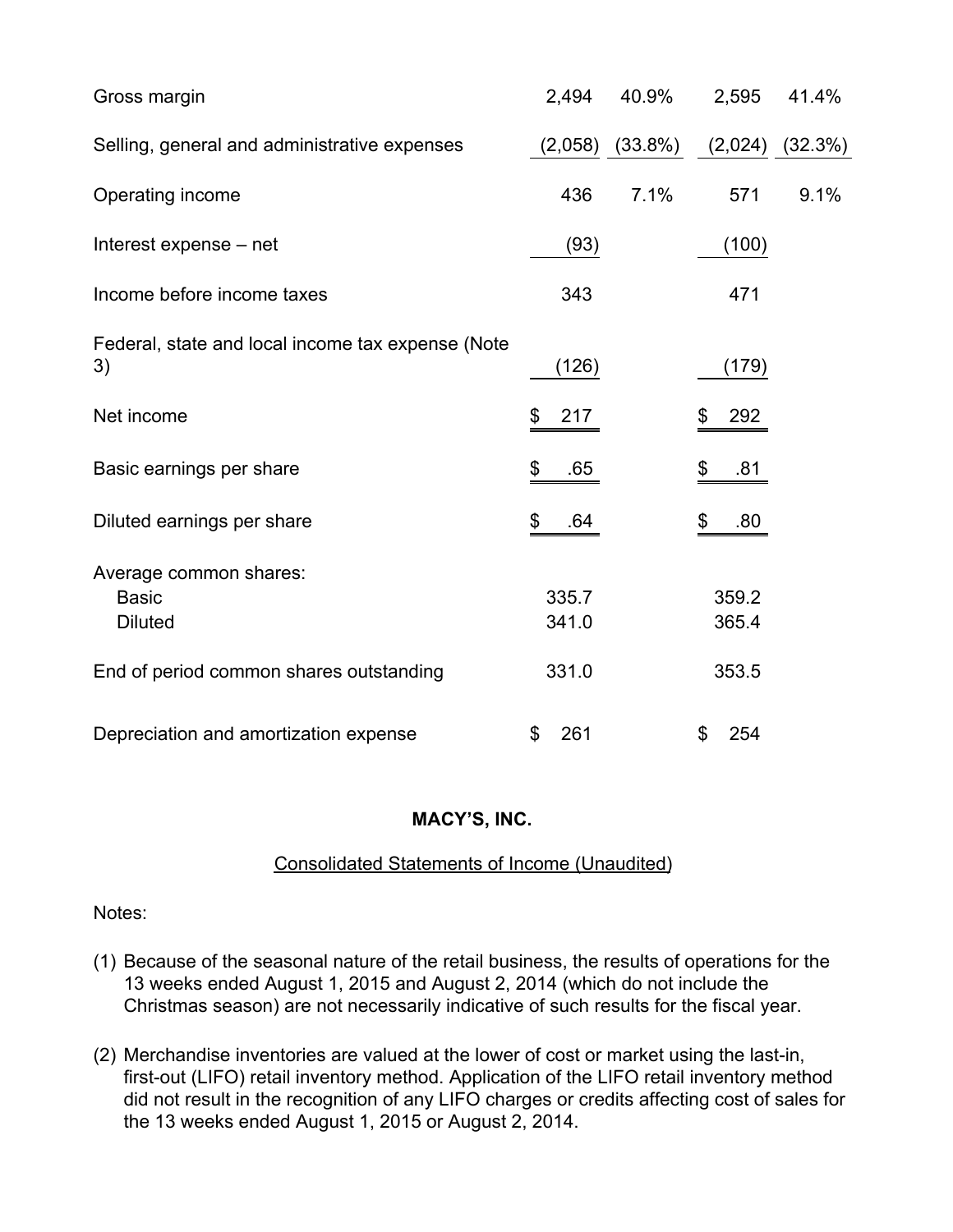(3) Federal, state and local income taxes differ from the federal income tax statutory rate of 35% principally because of the effect of state and local taxes, including the settlement of various tax issues and tax examinations.

#### **MACY'S, INC.**

#### Consolidated Statements of Income (Unaudited) (Note 1)

(All amounts in millions except percentages and per share figures)

|                                                          |                | 26 Weeks Ended      | 26 Weeks Ended |                     |  |
|----------------------------------------------------------|----------------|---------------------|----------------|---------------------|--|
|                                                          |                | August 1, 2015      | August 2, 2014 |                     |  |
|                                                          | \$             | $%$ to<br>Net sales | \$             | $%$ to<br>Net sales |  |
| Net sales                                                | \$12,336       |                     | \$12,546       |                     |  |
| Cost of sales (Note 2)                                   | 7,410          | 60.1%               | 7,508          | 59.8%               |  |
| Gross margin                                             | 4,926          | 39.9%               | 5,038          | 40.2%               |  |
| Selling, general and administrative expenses             | (4,081)        | $(33.1\%)$          | (4,024)        | $(32.1\%)$          |  |
| Operating income                                         | 845            | 6.8%                | 1,014          | 8.1%                |  |
| Interest expense – net                                   | (188)          |                     | (200)          |                     |  |
| Income before income taxes                               | 657            |                     | 814            |                     |  |
| Federal, state and local income tax expense<br>(Note 3)  | (247)          |                     | (298)          |                     |  |
| Net income                                               | \$<br>410      |                     | \$<br>516      |                     |  |
| Basic earnings per share                                 | \$<br>1.21     |                     | \$<br>1.42     |                     |  |
| Diluted earnings per share                               | \$<br>1.19     |                     | \$<br>1.40     |                     |  |
| Average common shares:<br><b>Basic</b><br><b>Diluted</b> | 338.2<br>343.7 |                     | 362.5<br>369.0 |                     |  |
| End of period common shares outstanding                  | 331.0          |                     | 353.5          |                     |  |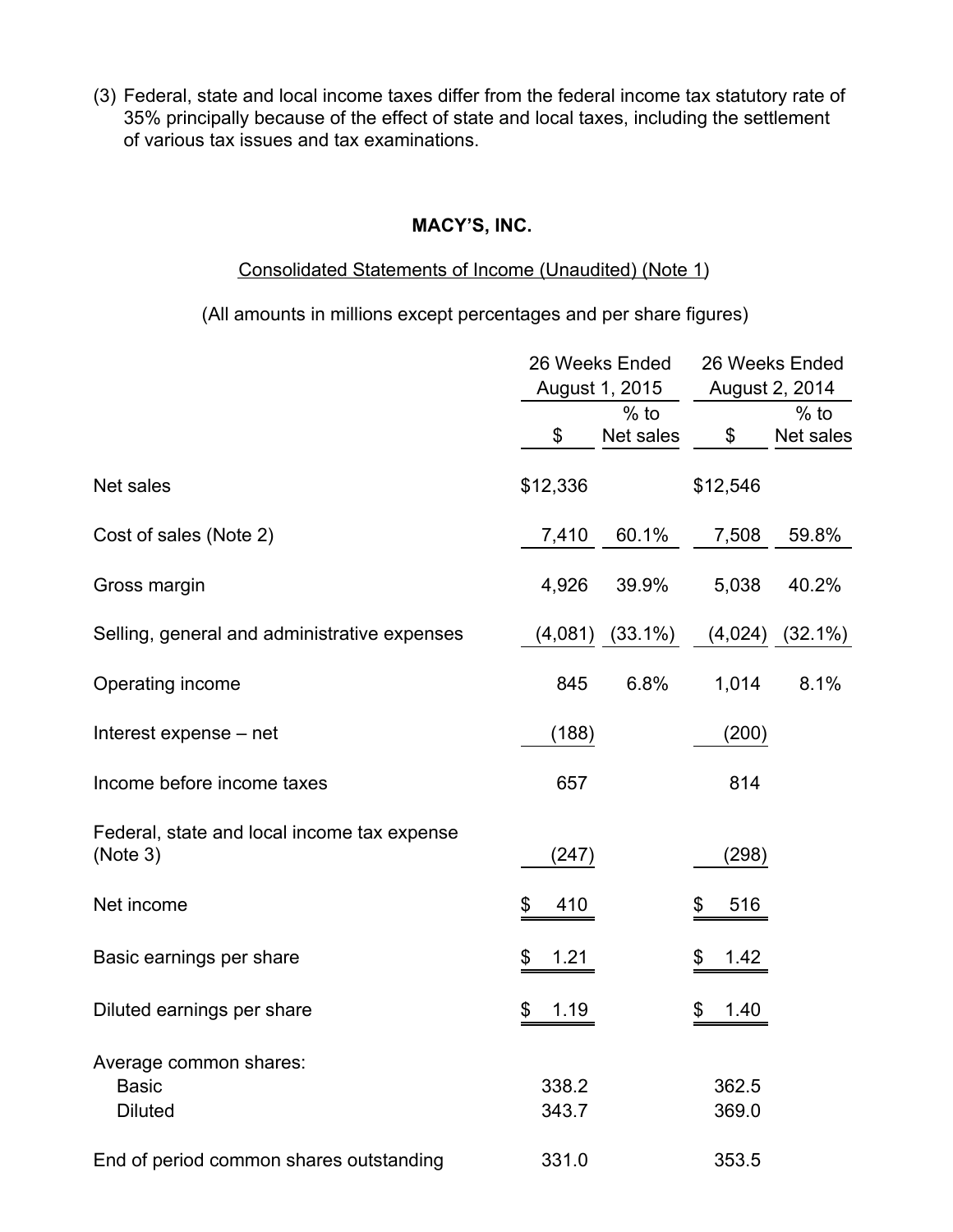# **MACY'S, INC.**

### Consolidated Statements of Income (Unaudited)

Notes:

Because of the seasonal nature of the retail business, the results of operations for the 26 weeks ended August 1, 2015 and August 2, 2014 (which do not include the

(1) Christmas season) are not necessarily indicative of such results for the fiscal year.

Merchandise inventories are valued at the lower of cost or market using the last-in, first-out (LIFO) retail inventory method. Application of the LIFO retail inventory method did not result in the recognition of any LIFO charges or credits affecting cost of sales

(2) for the 26 weeks ended August 1, 2015 or August 2, 2014.

(3) settlement of various tax issues and tax examinations. Federal, state and local income taxes differ from the federal income tax statutory rate of 35% principally because of the effect of state and local taxes, including the

# **MACY'S, INC.**

### Consolidated Balance Sheets (Unaudited)

### (millions)

|                                           | 2015 |       | August 1, January 31, August 2,<br>2015 |            | 2014 |       |
|-------------------------------------------|------|-------|-----------------------------------------|------------|------|-------|
| ASSETS:                                   |      |       |                                         |            |      |       |
| <b>Current Assets:</b>                    |      |       |                                         |            |      |       |
| Cash and cash equivalents                 | \$   | 843   | \$                                      | $2,246$ \$ |      | 1,630 |
| <b>Receivables</b>                        |      | 334   |                                         | 424        |      | 352   |
| Merchandise inventories                   |      | 5,622 |                                         | 5,516      |      | 5,416 |
| Prepaid expenses and other current assets |      | 437   |                                         | 493        |      | 399   |
| <b>Total Current Assets</b>               |      | 7,236 |                                         | 8,679      |      | 7,797 |
| Property and Equipment – net              |      | 7,704 |                                         | 7,800      |      | 7,771 |
| Goodwill                                  |      | 3,897 |                                         | 3,743      |      | 3,743 |
| Other Intangible Assets – net             |      | 523   |                                         | 496        |      | 512   |
| <b>Other Assets</b>                       |      | 756   |                                         | 743        |      | 783   |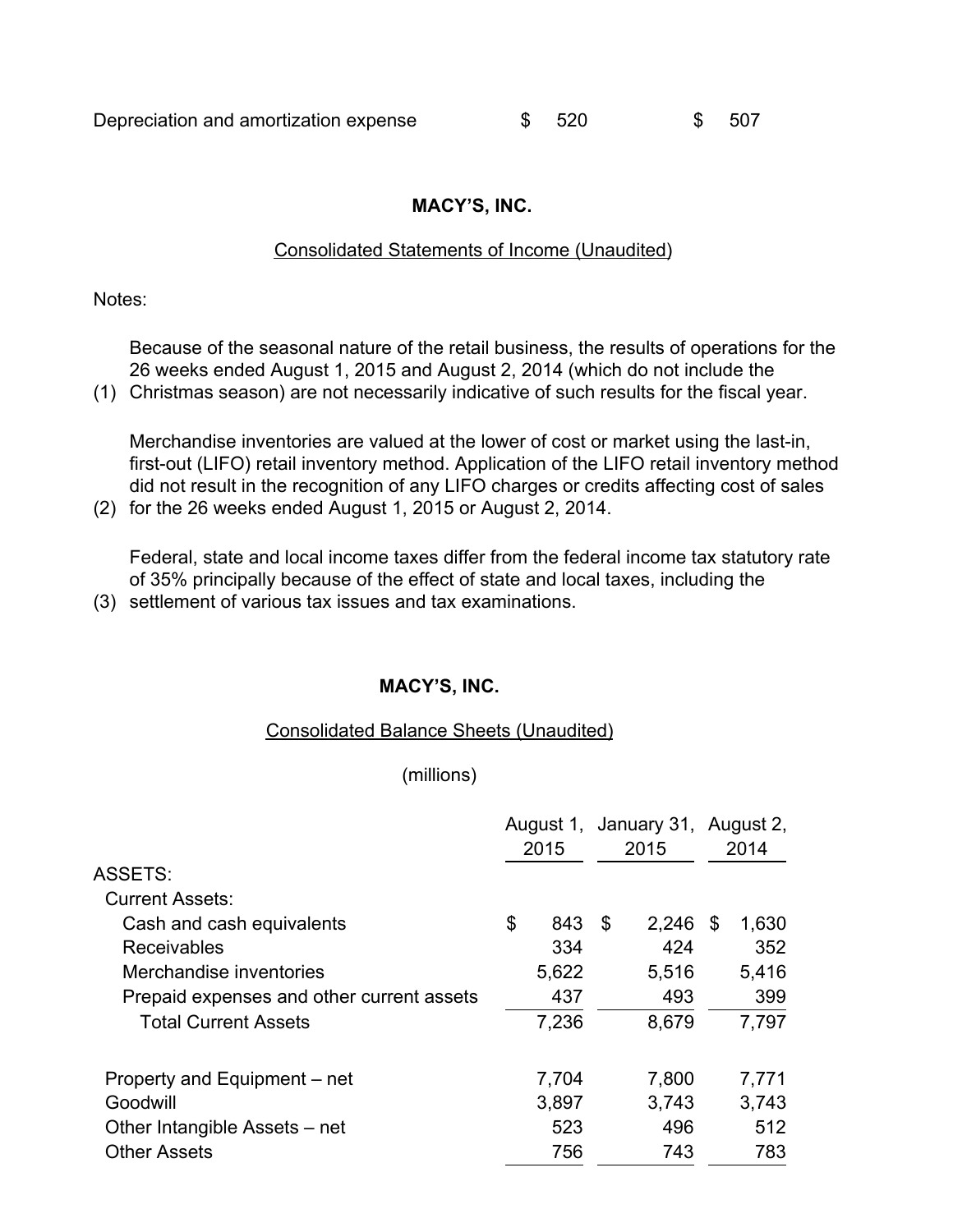| <b>Total Assets</b>                               | \$ 20,116 | \$<br>21,461 |     | \$ 20,606 |
|---------------------------------------------------|-----------|--------------|-----|-----------|
| LIABILITIES AND SHAREHOLDERS' EQUITY:             |           |              |     |           |
| <b>Current Liabilities:</b>                       |           |              |     |           |
| Short-term debt                                   | \$<br>83  | \$<br>76 \$  |     | 483       |
| Merchandise accounts payable                      | 2,067     | 1,693        |     | 1,990     |
| Accounts payable and accrued liabilities          | 2,278     | 3,109        |     | 2,150     |
| Income taxes                                      | 64        | 296          |     | 120       |
| Deferred income taxes                             | 367       | 362          |     | 393       |
| <b>Total Current Liabilities</b>                  | 4,859     | 5,536        |     | 5,136     |
| Long-Term Debt                                    | 7,181     | 7,265        |     | 6,729     |
| Deferred Income Taxes                             | 1,082     | 1,081        |     | 1,287     |
| <b>Other Liabilities</b>                          | 2,150     | 2,201        |     | 1,647     |
| <b>Shareholders' Equity</b>                       | 4,844     | 5,378        |     | 5,807     |
| <b>Total Liabilities and Shareholders' Equity</b> | \$20,116  | \$<br>21,461 | \$. | 20,606    |

Note: Certain reclassifications were made to prior year's amounts to conform with the classifications of such amounts in the most recent years.

# **MACY'S, INC.**

# Consolidated Statements of Cash Flows (Unaudited)

#### (millions)

|                                                                                      |    | August 1, 2015 August 2, 2014 |    | 26 Weeks Ended 26 Weeks Ended |  |
|--------------------------------------------------------------------------------------|----|-------------------------------|----|-------------------------------|--|
| Cash flows from operating activities:                                                |    |                               |    |                               |  |
| Net income                                                                           | \$ | 410                           | \$ | 516                           |  |
| Adjustments to reconcile net income to net cash<br>provided by operating activities: |    |                               |    |                               |  |
| Depreciation and amortization                                                        |    | 520                           |    | 507                           |  |
| Stock-based compensation expense                                                     |    | 47                            |    | 38                            |  |
| Amortization of financing costs and premium on<br>acquired debt                      |    | (2)                           |    | (3)                           |  |
| Changes in assets and liabilities:                                                   |    |                               |    |                               |  |
| Decrease in receivables                                                              |    | 92                            |    | 86                            |  |
| (Increase) decrease in merchandise inventories                                       |    | $\frac{1}{2}$                 |    | 141                           |  |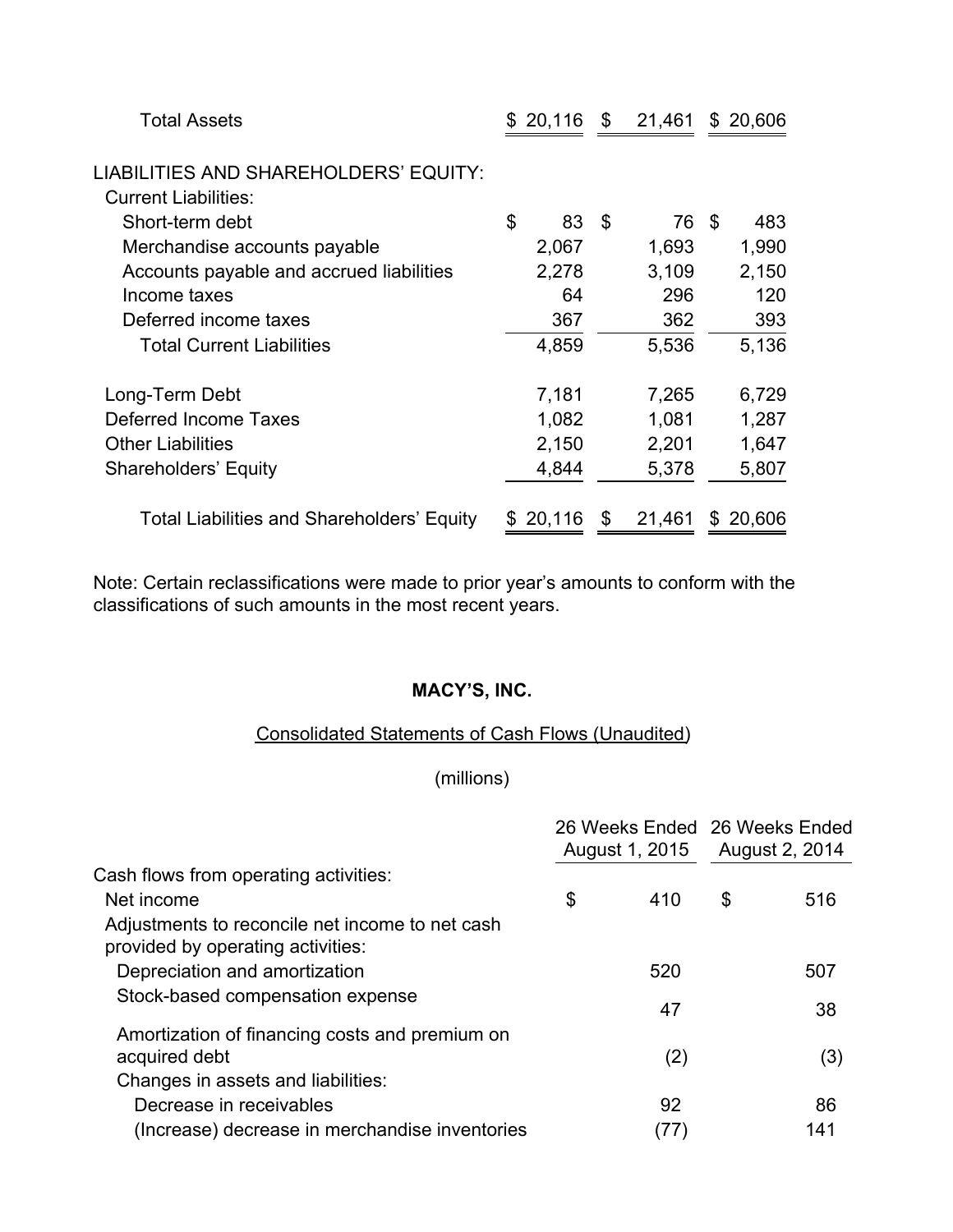| Increase in prepaid expenses and other current     |           |             |
|----------------------------------------------------|-----------|-------------|
| assets                                             | (29)      | (14)        |
| Increase in other assets not separately identified |           | (31)        |
| Increase in merchandise accounts payable           | 340       | 276         |
| Decrease in accounts payable, accrued liabilities  |           |             |
| and other items not separately identified          | (625)     | (531)       |
| Decrease in current income taxes                   | (232)     | (242)       |
| Increase (decrease) in deferred income taxes       | (20)      | 2           |
| Decrease in other liabilities not separately       |           |             |
| identified                                         | (26)      | (9)         |
| Net cash provided by operating activities          | 398       | 736         |
| Cash flows from investing activities:              |           |             |
| Purchase of property and equipment                 | (367)     | (335)       |
| Capitalized software                               | (144)     | (116)       |
| Acquisition of Bluemercury, Inc., net of cash      |           |             |
| acquired                                           | (212)     |             |
| Disposition of property and equipment              | 4         | 24          |
| Other, net                                         | 104       | 49          |
| Net cash used by investing activities              | (615)     | (378)       |
| Cash flows from financing activities:              |           |             |
| Debt issued                                        |           | 500         |
| <b>Financing costs</b>                             |           | (4)         |
| Debt repaid                                        | (72)      | (459)       |
| Dividends paid                                     | (227)     | (204)       |
| Decrease in outstanding checks                     | (136)     | (61)        |
| Acquisition of treasury stock                      | (909)     | (922)       |
| Issuance of common stock                           | 158       | 149         |
| Net cash used by financing activities              | (1, 186)  | (1,001)     |
| Net decrease in cash and cash equivalents          | (1,403)   | (643)       |
| Cash and cash equivalents at beginning of period   | 2,246     | 2,273       |
|                                                    |           |             |
| Cash and cash equivalents at end of period         | \$<br>843 | 1,630<br>\$ |

Note: Certain reclassifications were made to prior year's amounts to conform with the classifications of such amounts in the most recent years.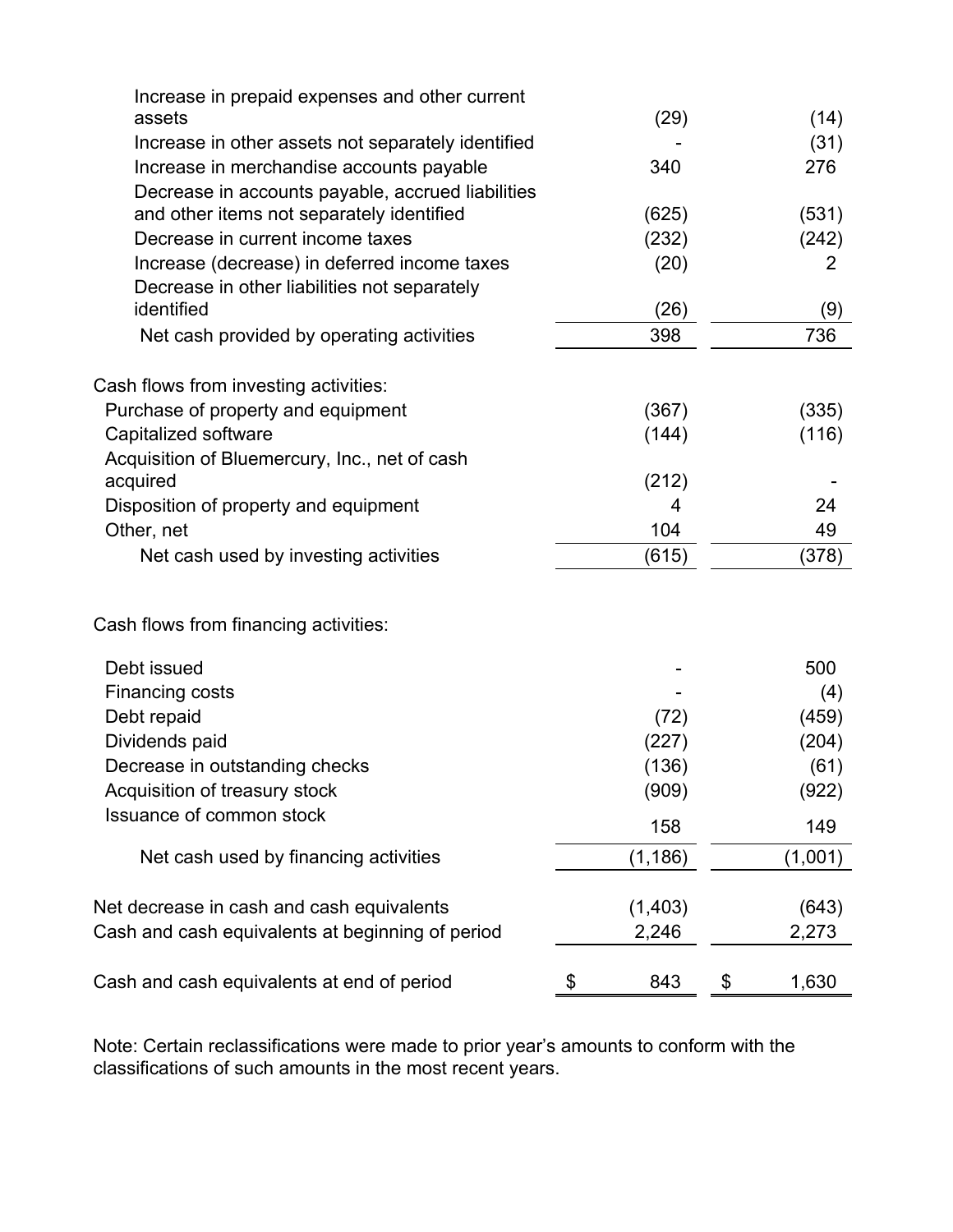# **MACY'S, INC.**

#### Important Information Regarding Non-GAAP Financial Measures

(All amounts in millions except percentages)

The Company reports its financial results in accordance with generally accepted accounting principles (GAAP). However, management believes that certain non-GAAP financial measures provide users of the Company's financial information with additional useful information in evaluating operating performance. See the table below for supplemental financial data and a corresponding reconciliation to the most directly comparable GAAP financial measures. This non-GAAP financial measure should be viewed as supplementing, and not as an alternative or substitute for, the Company's financial results prepared in accordance with GAAP. Certain of the items that may be excluded or included in this non-GAAP financial measure may be significant items that could impact the Company's financial position, results of operations and cash flows and should therefore be considered in assessing the Company's actual financial condition and performance. Additionally, the amounts received by the Company on account of sales of departments licensed to third parties are limited to commissions received on such sales. The methods used by the Company to calculate its non-GAAP financial measures may differ significantly from methods used by other companies to compute similar measures. As a result, any non-GAAP financial measures presented herein may not be comparable to similar measures provided by other companies.

Macy's, Inc. believes that providing changes in comparable sales on an owned plus licensed basis, which includes the impact of growth in comparable sales of departments licensed to third parties supplementally to its results of operations calculated in accordance with GAAP assists in evaluating the Company's ability to generate sales growth, whether through owned businesses or departments licensed to third parties, on a comparable basis, and in evaluating the impact of changes in the manner in which certain departments are operated.

|                                                                                           | Ended<br>August 1,<br>2015 | 13 Weeks 26 Weeks<br>Ended<br>August 1,<br>2015 |
|-------------------------------------------------------------------------------------------|----------------------------|-------------------------------------------------|
| Decrease in comparable sales on an owned basis (Note 1)                                   | $(2.1)\%$                  | $(1.4)\%$                                       |
| Impact of growth in comparable sales of departments licensed to<br>third parties (Note 2) | 0.6%                       | $0.6 \%$                                        |
| Decrease in comparable sales on an owned plus licensed basis                              | $(1.5)\%$                  | (0.8)%                                          |

Notes: